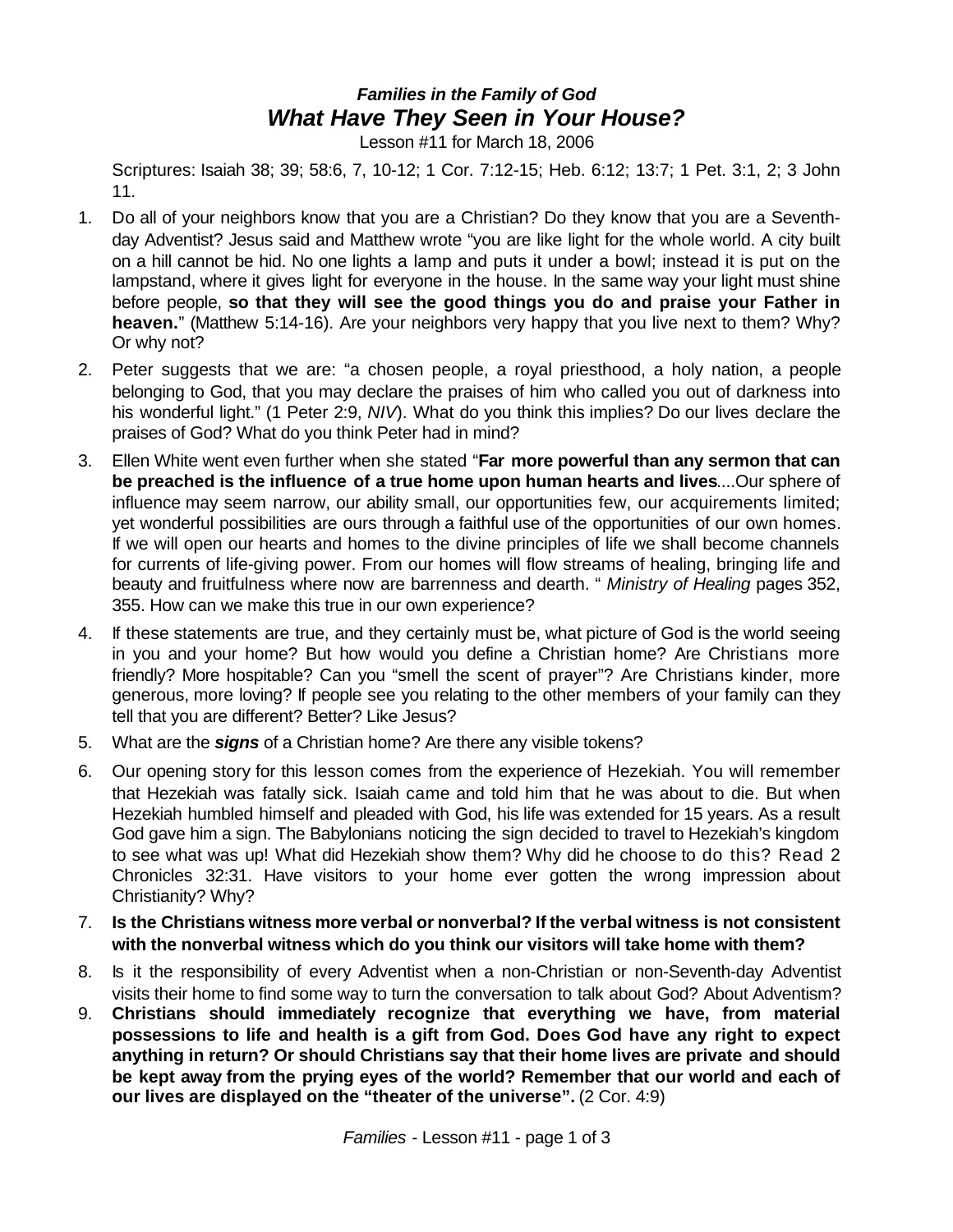- 10. How well do Seventh-day Adventists do in sharing the real gospel and its real meaning in their own lives with their own children? What are the best ways for us to instruct our children in the right?
- 11. In what ways can parents best share the gospel with their children? Read Deuteronomy 6:6,7. How is this actually carried out in practice? When you hear some bit of good news about the church or about some Christian act do you rush to tell your family members like Andrew did in telling Peter? Why? Or why not? Isn't it obvious that our own family should be our first mission field?
- 12. **Do your children clearly observe in you a real enthusiasm about your Christianity? Do they see that you enjoy the Sabbath day? Do they look forward to the Sabbath because of what you do with them during those special hours?**
- 13. What are the most important reasons why young people today decide to leave the church? Can we change these reasons for the better?
- 14. Our lesson suggests that when visitors come into our homes we should be careful to acknowledge God as the giver of all gifts. Have you ever had a visitor ask you how God went about giving you these gifts? "If we will open our hearts and homes to the divine principles of life we shall become channels for currents of life-giving power. From our homes will flow streams of healing, bringing life and beauty and fruitfulness where now are barrenness and dearth." Ellen G. White, *the Ministry of Healing*, page 355.
- 15. The story of Naomi and Ruth clearly demonstrates that we can live and speak the truth about God even under very difficult circumstances. Have you ever had an experience like that of Naomi or Ruth? Through that experience did you give the kind of witness that Naomi apparently did?
- 16. Who among your colleagues, your family, friends knows the real you? What is the real you like? Do you enjoy living and sharing Christian principles?
- 17. What is the difference between entertaining and hospitality? Do your friends feel completely welcome in your home? Why? Or why not? Do people come to your place to have a good time? Do they feel comfortable in talking to you about anything deeper than superficial matters?
- 18. What constitutes a "mixed" marriage? The New Testament has some very specific counsel about "mixed" marriages. (1 Corinthians 7:12-15; 1 Peter 3:1,2). In order to have a "mixed" marriage is it necessary for the two partners to be of different races? Of different religions? Of different spiritual views even within the same church? Can a "mixed" marriage extend hospitality and warmth and speak to the children and to visitors in the same way that an unmixed marriage could?
- 19. In your experience what is more likely in a "mixed" marriage? Does it often happen that the churchgoer convinces the other partner to begin going to church? Or is it more likely that the secular member of the pair convinces the churchgoer to loosen their standards until they become more like the world?
- 20. Can a Christian wife submit to an unbelieving husband? What would this imply? "'Submission in a Christian marriage arises out of reverence for Christ (compare Ephesians 5:21).' But faithfulness to the claims of God on one's life does not require a spouse to suffer abuse at the hands of a violent partner". (See Tuesday, March 14)
- 21. **If someone could follow your every movement for one or two weeks what would they say is your most precious possession? What is most important to you in your life?**
- 22. Many Christian families have experienced the heart-breaking scenario of having someone in the